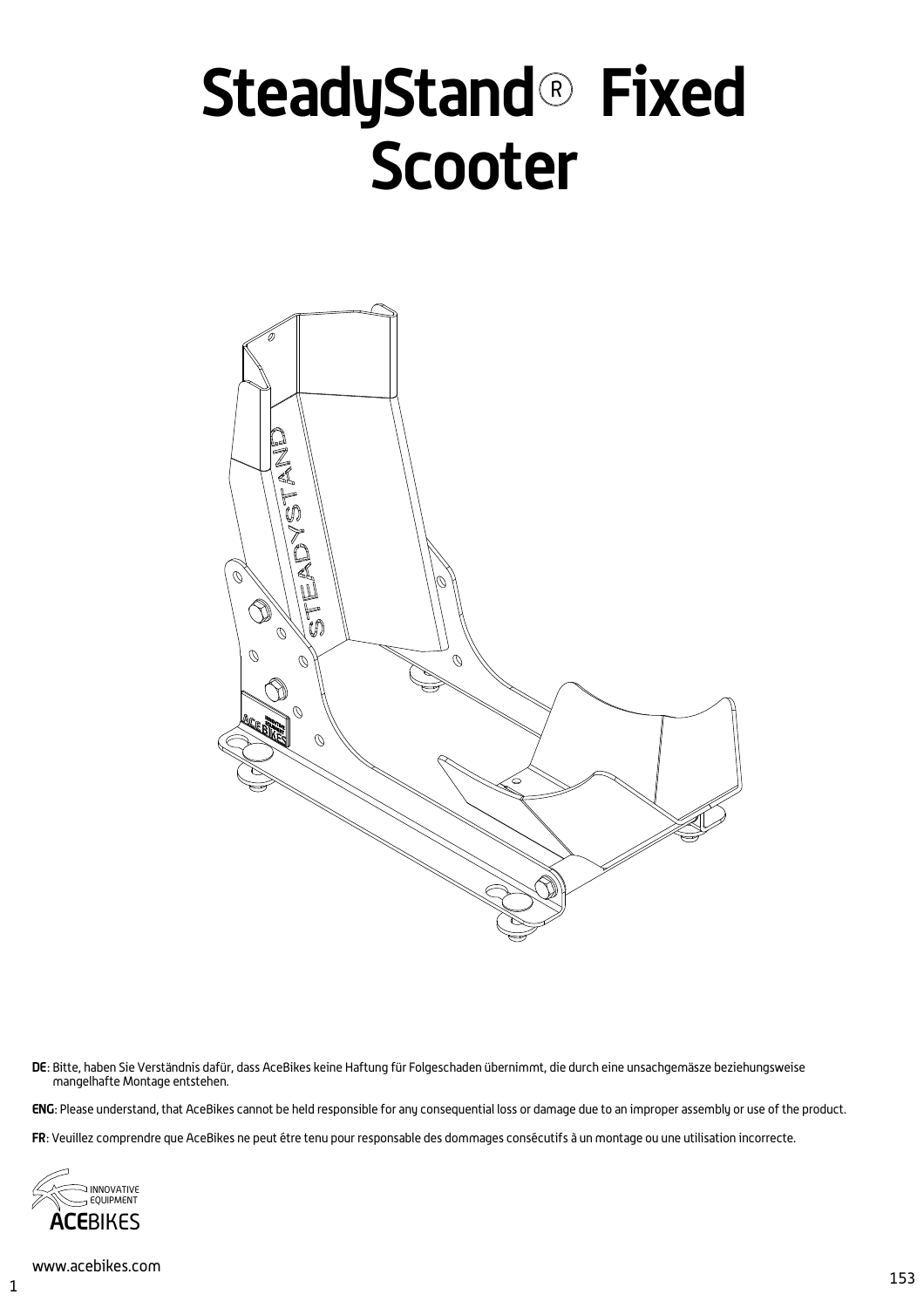## Netto weight : 3.5 kg Box size: 34x 16x 13 cm Rim size 10''-13''/ 80-120 mm wide

# Designed in The Netherlands



# **ACE**BIKES

**Deutsch** Handelsstraat 19 NL-7772 TS Hardenberg The Netherlands T +31 (0)523-745060 E info@acebikes.nl I www.acebikes.com

Montageanleitung für Vorderradständer

**Allgemeine Hinweise** Bitte, lesen Sie vor Montage und ersten Gebrauch die Montageanleitung aufmerksamdurch. Bitte, haben Sie Verständnis dafür, dass Ace Bikes keine Haftung für Folgeschaden übernimmt, die durch eine unsachgemäße beziehungsweise mangelhafte Montage entstehen. Warnung: Es ist unter Umständen nicht vermeidbar, dass der Reifen leicht im Ständer "klebt".<br>Wir empfehlen, den Reifen ggf. vor dem Heraus fahren durch leichte Seitwärtsbewegungen zu lösen.

### **English**

Assembly instruction for Front Wheel Stand

### **General advice**

Please have a careful look at this assembly instruction before assembling and applying the product. Please understand, that AceBikes cannot be held responsible for any consequential loss or damage due to an improper assembly or use of the product. Warning: Under certain circumstancesit is unavoidable, that the tire adheres slightly to the paddock stand. We recommend to loosen the tire by slight sidewards movements before pulling out the motocycle.

### **Francais**

Manuel d'installation pour BĠquille avant

**Informations générales**<br>Avant le montage et l'utilisation du produit, veuillez regarder soigneusement cemanuel d'installation. Veuillez comprendre que AceBikes ne peut être tenu pour responsable des dommages consécutifs à un montage ou une utilisation incorrecte.<br>Avertissement: Dans certains cas il est inévitable que le pneu adhğre lĠgğrement ă la bĠquille. Nousrecommandons de dĠcoller le pneu par mouvements légers sur le côté avant de sortir de la béquille.

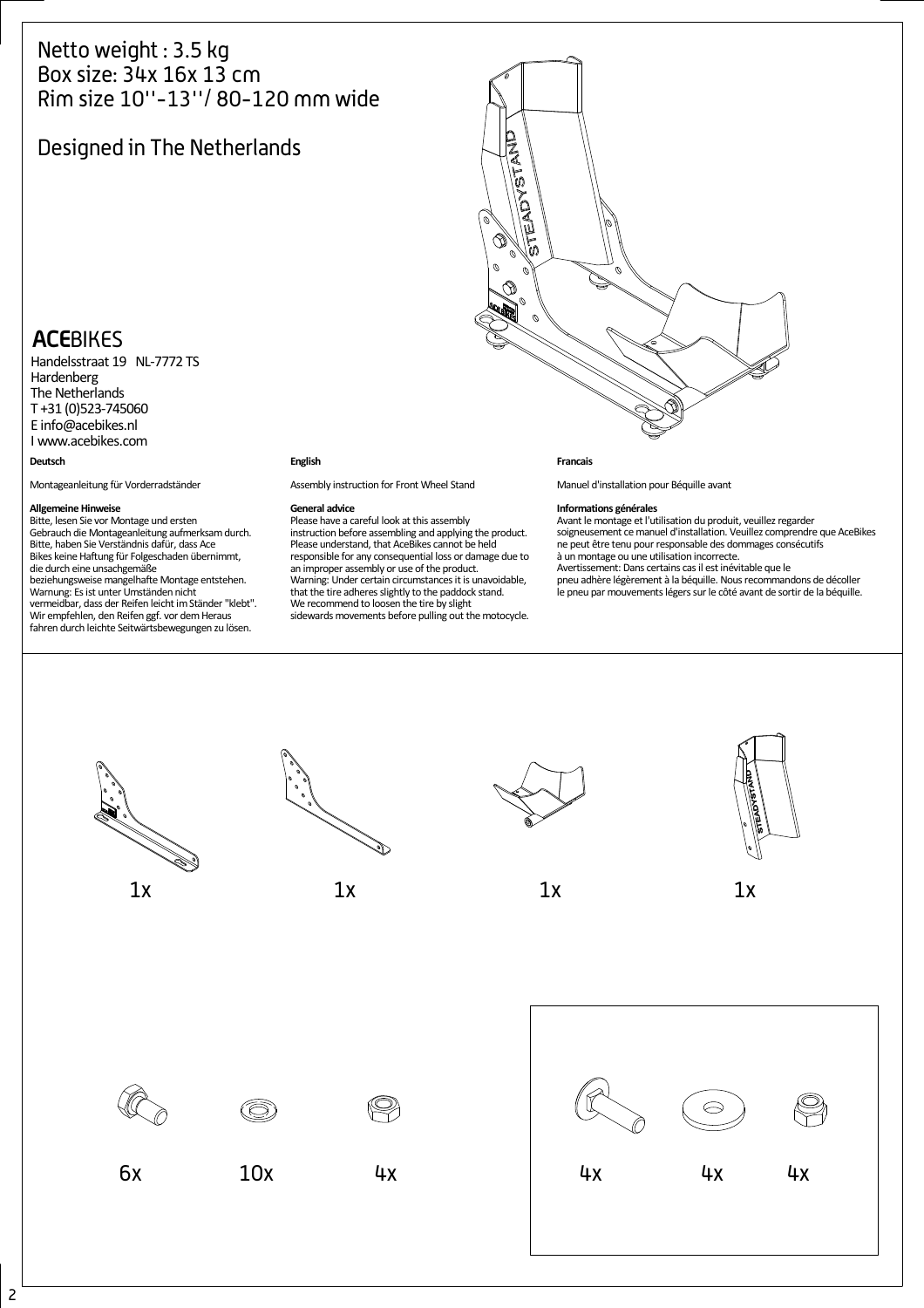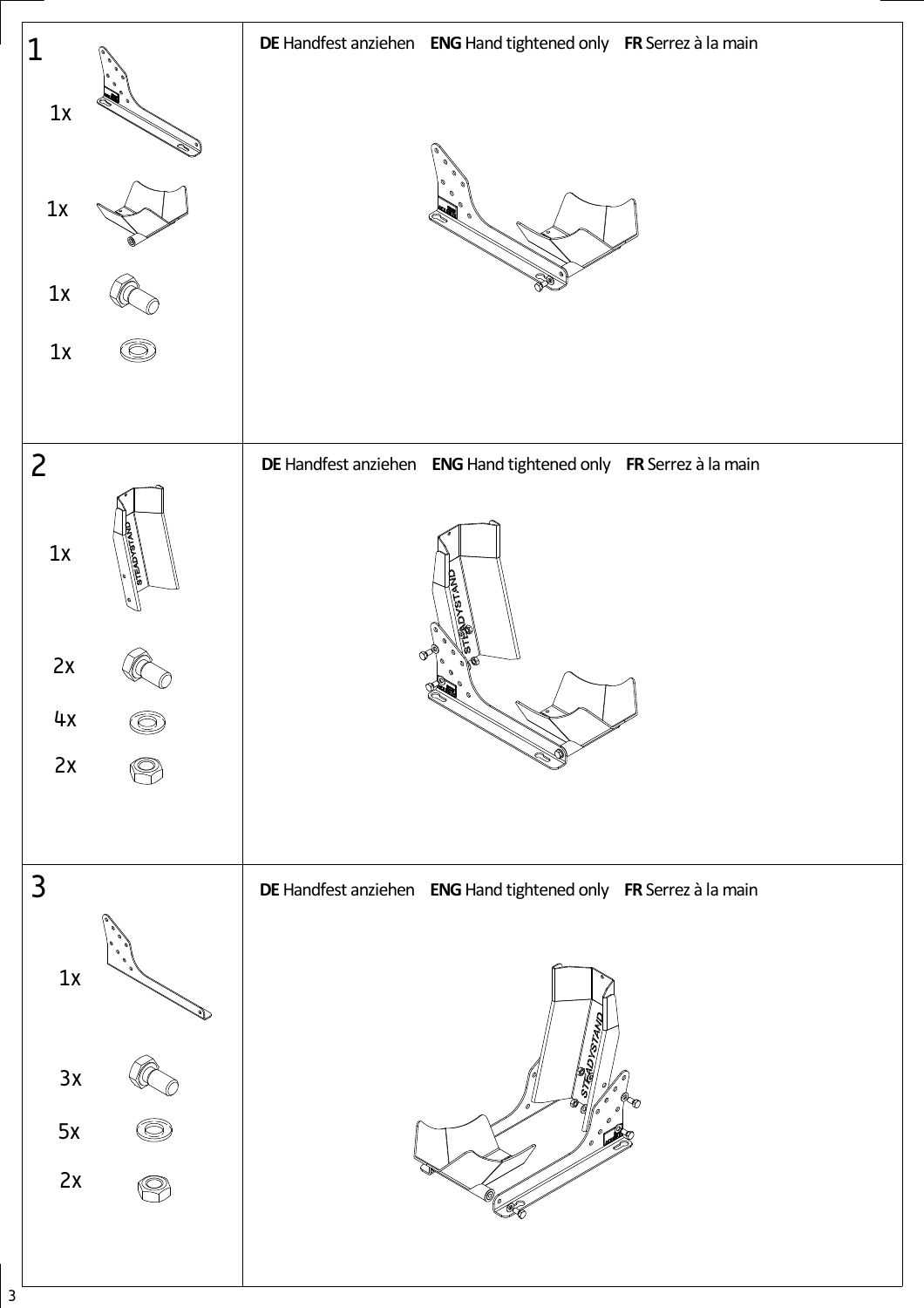